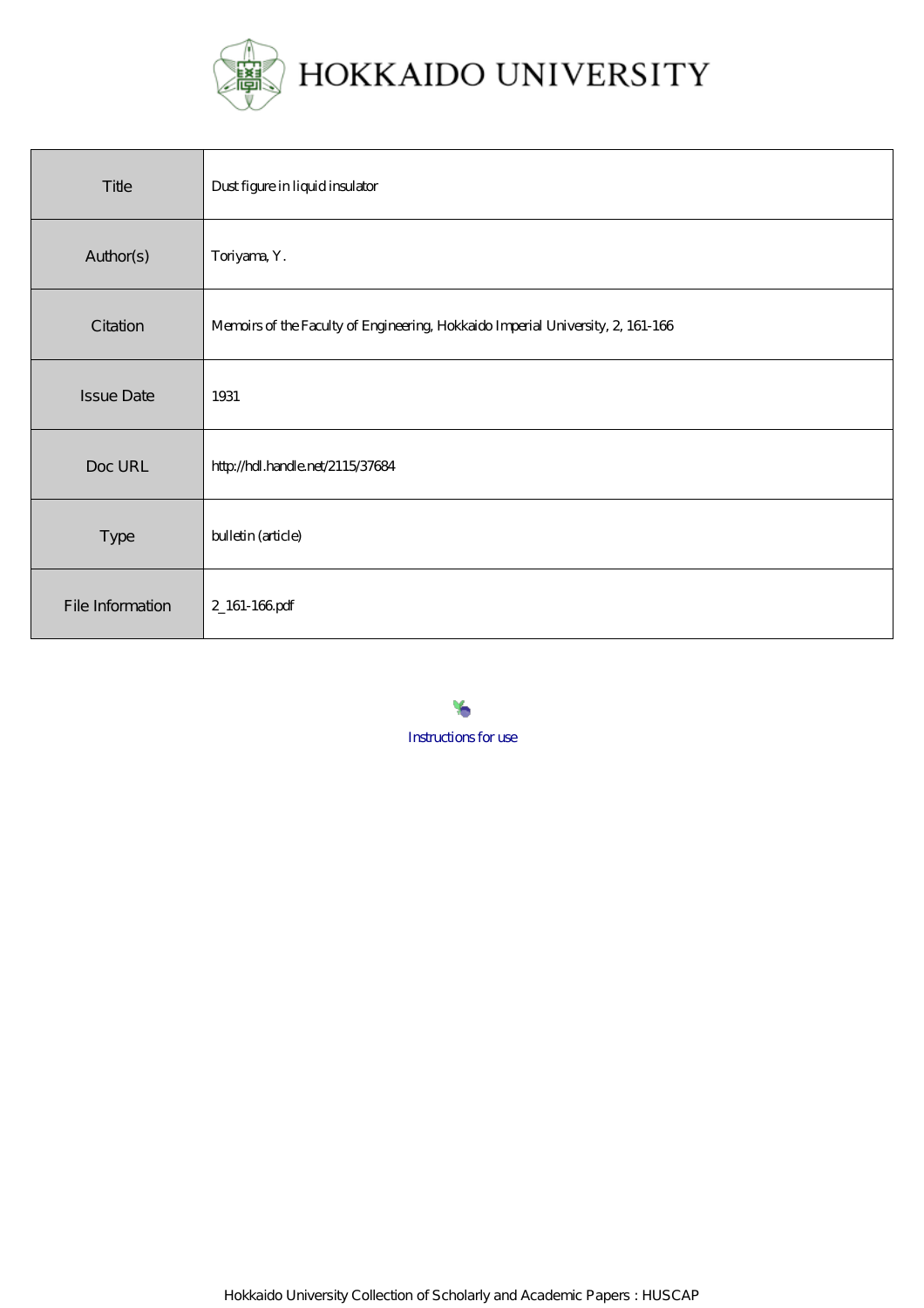# Dust Figure in Liquid Insulator.

## $\mathbf{B}\mathbf{y}$  . The set of  $\mathbf{B}\mathbf{y}$

## Dr. Ing. Y. TORIYAMA.

#### (Received September 22, 1930.)

# . , Abstraet,

A dust figure is obtained on the surface of an ebonite plate immersed in a liquid insulator, by dusting it after the applieation of voltage with a fine powder containing mixture of red lead and resin.

 There is a relation between the size of the dust figure and the break downvoltageoftheliquidinsulator. . . ' ' ' ' ' ' ' (1), Xntroduetion, ' '''

 As there is a certain relation between a sparkover in gases and Lichtenberg's figure or the dust figure in the gases, some connec tion may exist between the break down phenomena of the liquid insulator and Lichtenberg's figure or the dust figure in the liquid insulator. The dust figure in the liquid insulator, mainly ordinary transformer oil, is here studied to throw light on the break down phenomena of the transformer oil.

### (2), Dust figure in transformer oil by impulse voltage,

In order to dry the transformer oil, it is heated to  $105^{\circ}$ C $-110^{\circ}$ C for two or three hours, and then filtrated with a paper filter.

 Electrodes and an ebonite plate are then immersed in the oil as shown in Fig. 1. (In Fig. 1, N is a needle electrode, P is a plate electrode,  $E$  is the ebonite plate, and  $M_1$  CCW denotes the impulse generator). When an impulse voltage is applied between  $N$  and  $P$ , and the ebonite plate is then pulled out of the oil, an eleetrie charge will remain on its surface. By sprinkling a fine powder containing a mixture of red lead and resin on the plate, and then washing it gently in gasoline a clear dust figure is produced.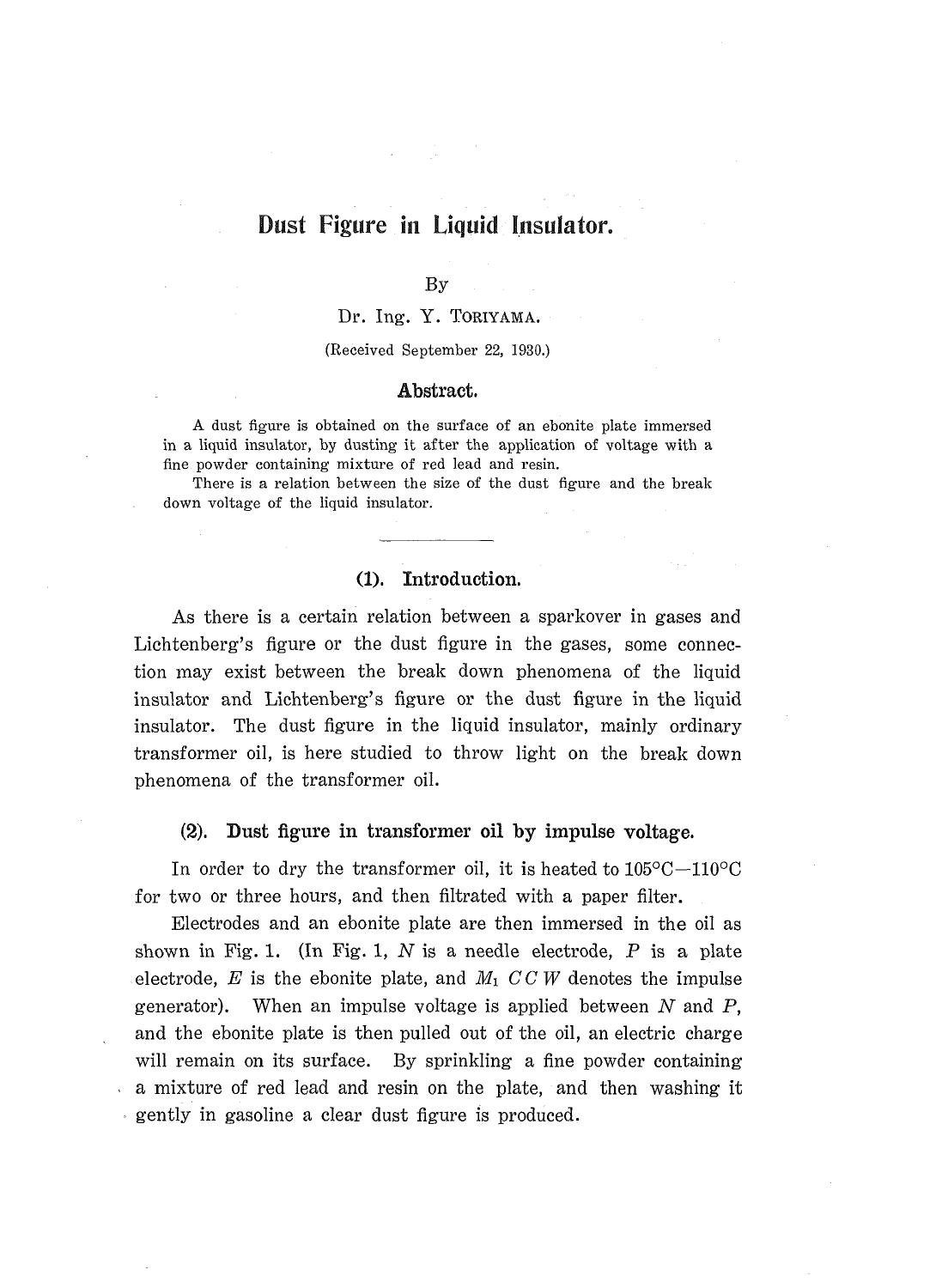# 162 Y. Toriyama

 Since the particles of the powder will become electrified by mixing, the positively electrified red lead will stick to the negatively electrified surface, and the negatively eleetrified resin will stick to the positively electrified parts. If the dusted surface is then washed in gasoline, the negatiyely charged part will look redish because of red Iead, and the positively charged part will look yellowish white because of the resin.

 An example of a positive dust figure in the oil is shown in Fig. 2, and that of a negative figure in Fig. 3. The crest value of the applied impulse voltage in both cases is 35 K.V.. By applying an impulse voltage of 35 K.V., the mean value of the radii of 15 positive figures was  $7.13$  m.m., and that of the negative figures was  $4.62$  m.m.. The ratio  $R+$   $(R+$  and  $R-$  denoting the radius of positive and negative figure respeetively) was 1.54.



Fig. 1.



Fig. 2. Positive Figure  $M_1=8$  m.m. Impulse Voltage max. 35.0k.V. Magnification, 1.5



Fig. 3. Negative Figure  $M_i=8$  m.m. Impulse Voltage max. 35.0 k.V. Magnification, 1.5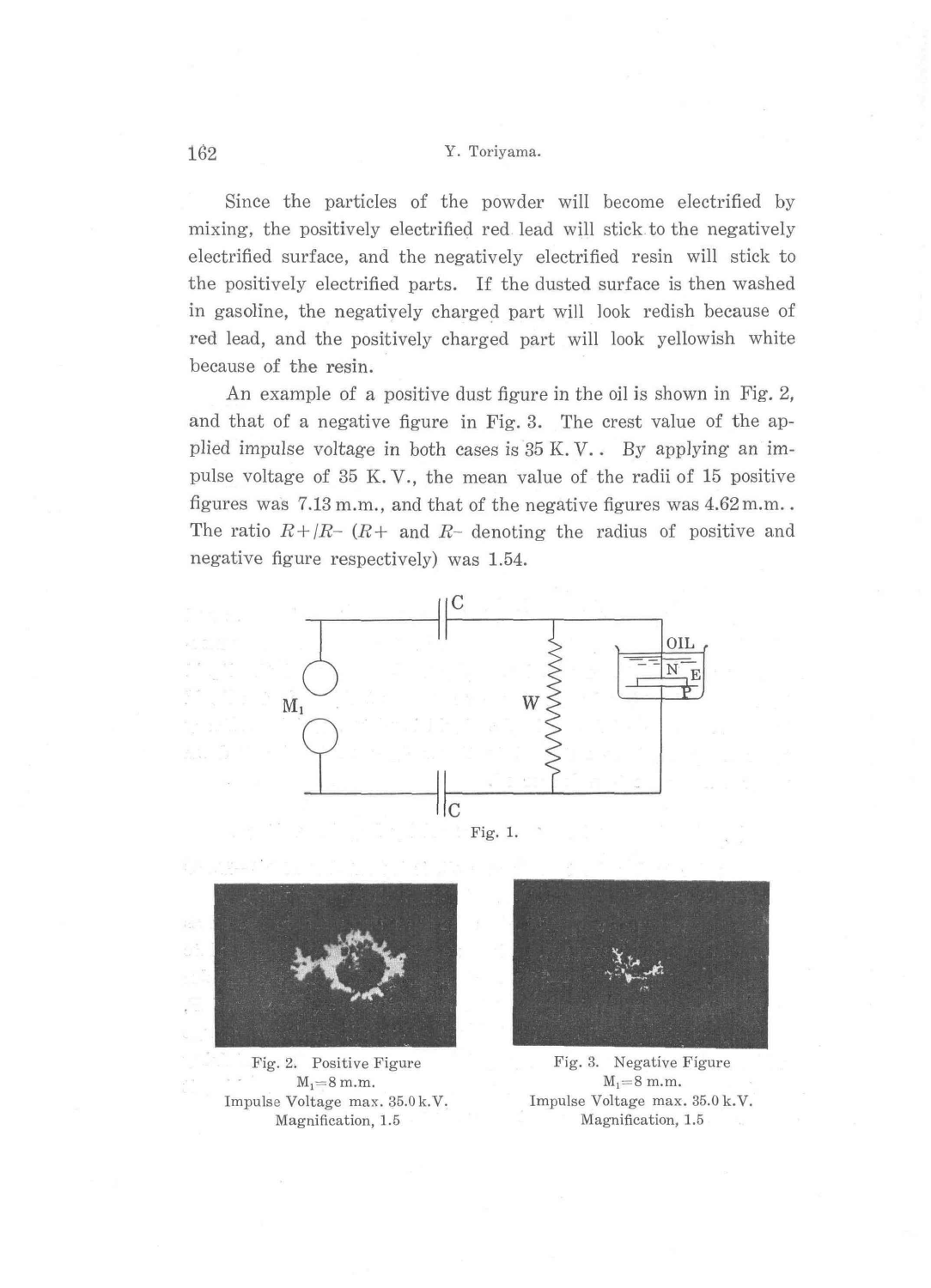As mentioned above, the diameter of the positive figure is larger than that of the negative figure. The reason for this fact may be explained somewhat in the following manner. When the impulse voltage is applied between  $N$  and  $P$ , the needle being the positive pole, the negative ions (including electrons) produced in the ionization by collision will move towards the needle, while the positive ions move radially outwards. Owing to the fact that the velocity of negative ions is greater than that of positive ions, the positive ions will remain near the needle N, so that the high potential gradient at the end of the needle will be weakened by the positive space charge. And the region of high potential gradient will move in time from the needle outwards, and the front of ionization by collision will proceed radially outwards along the ebonite surface. In other words, the potential gradient at the front of the ionization wave, spreading along the surface, will be much larger at a certain moment than the gradient electrostatically calculated.

In the case of a negative needle, the positive ions will remain at the end of the needle, so the ionization by collision may not proceed as in the former case. Accordingly, the radius of the positive figure is greater than that of the negative figure for the impulse voltage of the same intensity.

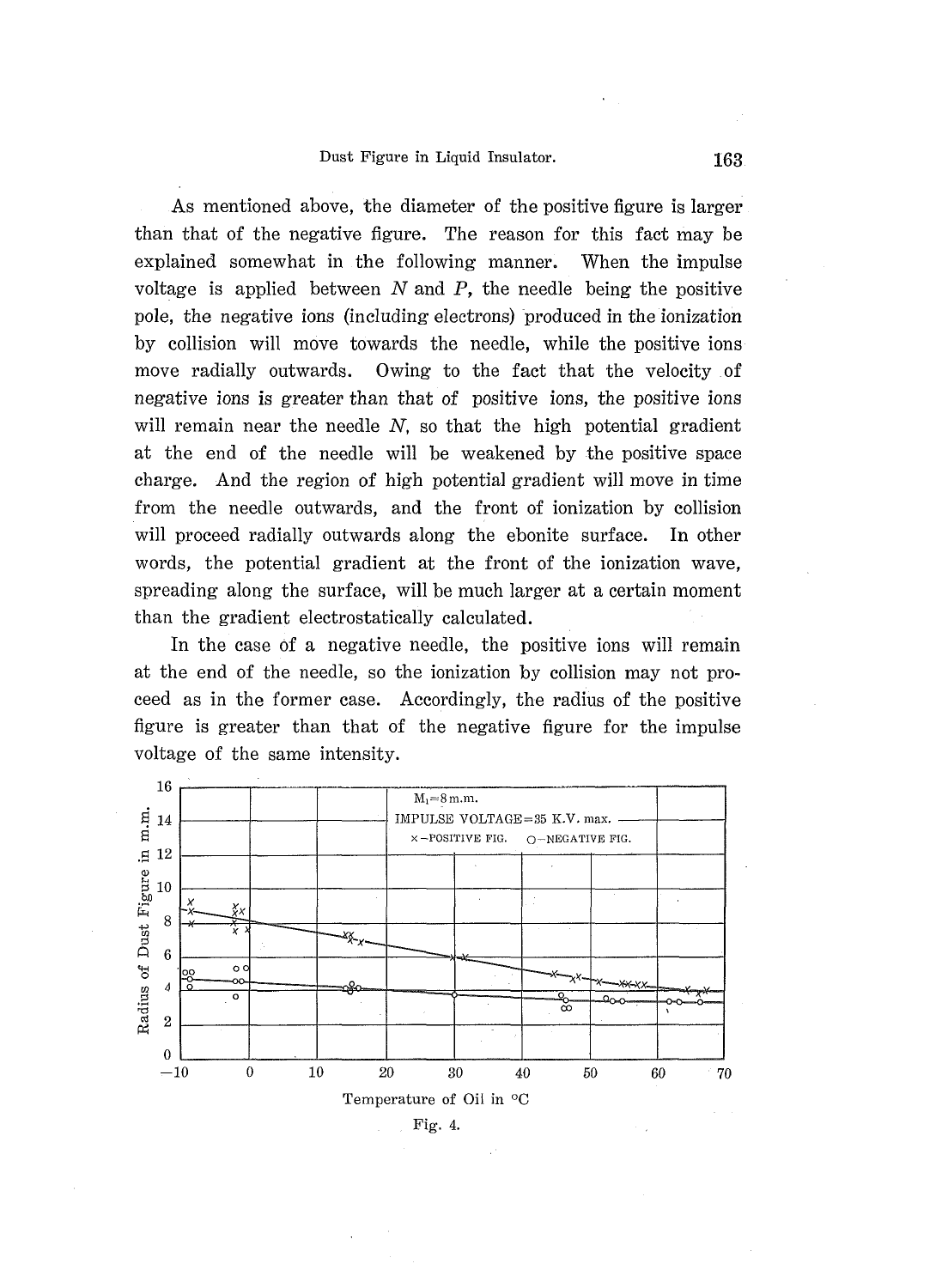Y. Torivama.

The radii of the positive and negative dust figures decrease with increasing temperature of the transformer oil, and the ratio  $R+|R$ also decreases with increasing temperature. But the form of the figure does not change. The experimental result is shown in Fig. 4.

The size of the positive and negative figures increases with decreasing atmospheric pressure. The case of a positive figure is shown in Fig. 5.



A comparison between the size of the dust figure in the oil and the break down voltage of the oil is as follows: $-$ 

(1). In the range of the temperature from  $-10^{\circ}$ C to 70<sup>o</sup>C, the break down voltage of the oil increases with increasing temperature.

The size of the dust figure decreases with increasing temperature in the same range of temperature.

(2). The break down voltage of oil decreases with decreasing atmospheric pressure, $^{(1)}$  and the size of the dust figure increases with decreasing atmospheric pressure. Briefly, in the case of increasing break down voltage of the oil, the size of the dust figure in the oil decreases, and vice versa. Since the dust figure in the oil may be produced by the partial electric break down of the oil, the theory

(1) J. Sorge: Archiv für Elekt. Bd. 13 1924.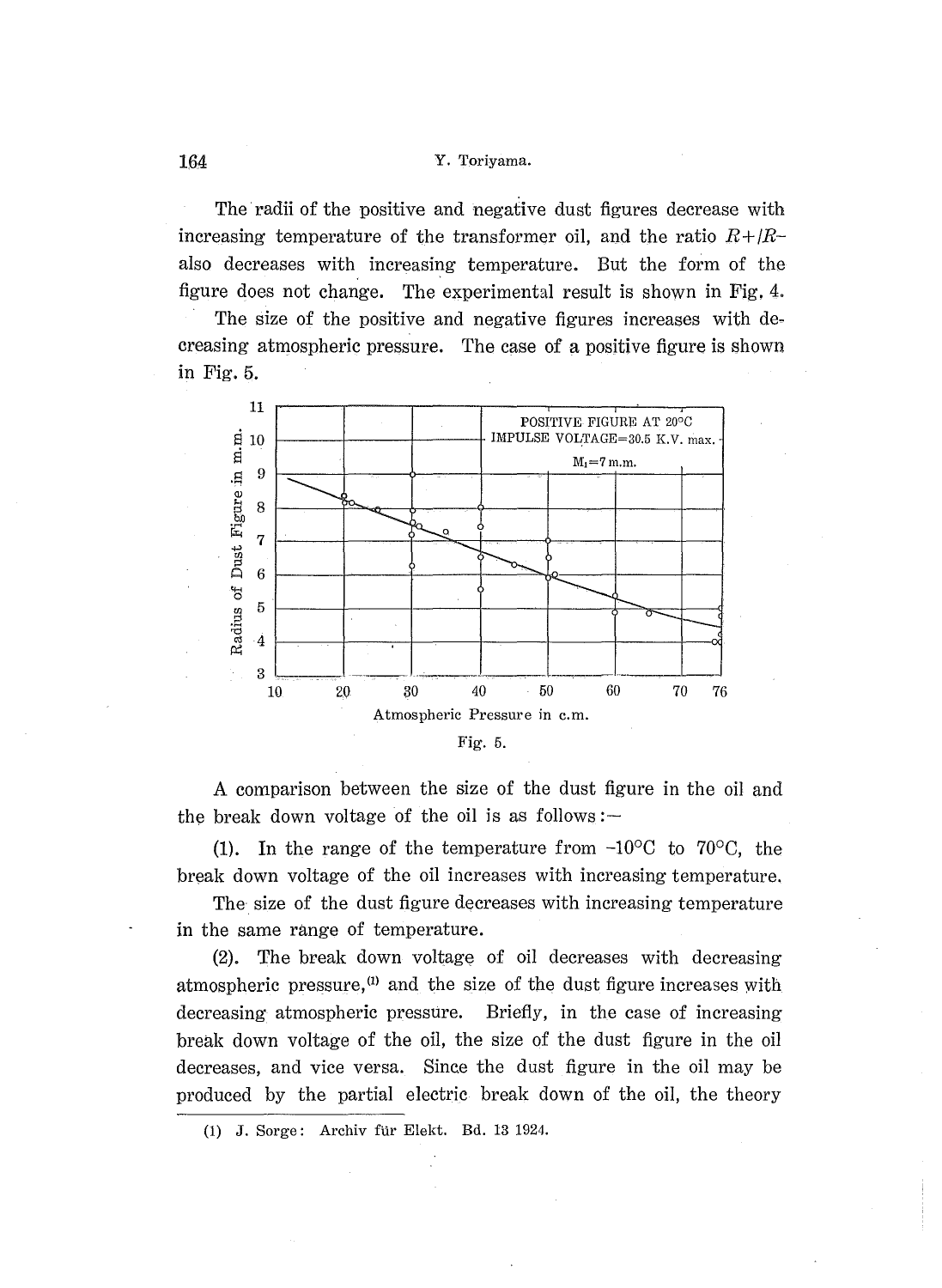that there is a relation between the break down voltage and the dust figure is reasonable.

 The conduction through the oil may be ionic or electrolytic. The break down voltage of the oil does not depend on the conduetivity of the oil, $(1)$  and neither does the size of the dust figure. The conductivity of the oil does not depend upon the atmospheric pressure.<sup>(2)</sup> However, the size of the dust figure changes with the atmospheric pressure. From the above two facts, it may be certain that the dust figure is not due to the ionie phenomena, but to the electronic phenomena. From the study of the dust figure it may be concluded that the break down of the transformer oil is a pure electrie phenomena.

## (3.) Dust figure in transformer oil by A,C, voltage.

 The dust figure in the oil, applying A. C. voltage, can be obtained in the same process as in the case of an impulse voltage. An example of the figure when applying  $20 \text{ K.V. }$  eff. is shown in Fig. 6.



Fig. 6. Dust Figure by A.C. Voltage eff. 20.0k.V. Magnifieation, 1.5

The radius of the dust figure increases almost linearly with the applied A. C. voltage.

- (1) Y. Toriyama: Archiv für Elekt. Bd. 19. 1927
- (2) Nikuradse Zeitschrift für technische Physik. 1929. Number 12.